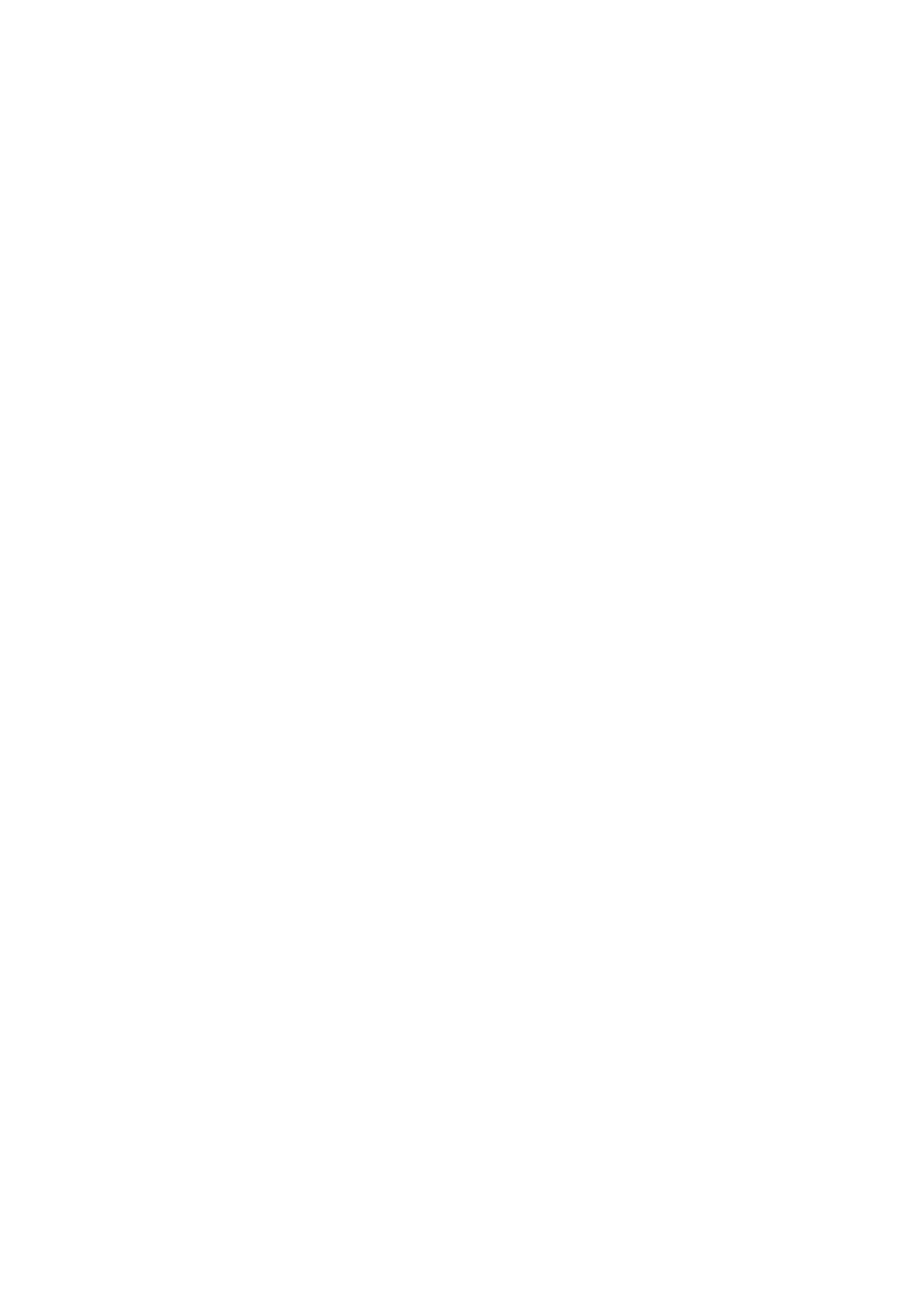# **TABLE OF CONTENTS 11 AUGUST 2021**

**Business Page No.**

| $\mathbf 1$ . | <b>Meeting Conduct</b> |                                                                                               | 5              |  |
|---------------|------------------------|-----------------------------------------------------------------------------------------------|----------------|--|
|               | 1.1                    | Karakia                                                                                       | 5              |  |
|               | 1.2                    | <b>Apologies</b>                                                                              | 5              |  |
|               | 1.3                    | <b>Conflict of Interest Declarations</b>                                                      | 5              |  |
|               |                        | 1.4 Confirmation of Minutes                                                                   | 5              |  |
|               | 1.5                    | Items not on the Agenda                                                                       | 5              |  |
|               | 1.6                    | <b>Public Participation</b>                                                                   | 5              |  |
| 2.            |                        | <b>General Business</b>                                                                       |                |  |
|               | 2.1                    | Name for Private Right-of-Way off Kabul St in Khandallah                                      | $\overline{7}$ |  |
|               | 2.2                    | <b>Traffic Resolutions</b>                                                                    | $\overline{7}$ |  |
|               |                        | 2.3 Proposed Road Closure                                                                     | 9              |  |
|               | 2.4                    | <b>Proposed Road Stopping - Land Adjoining 40 Stanley</b><br><b>Street, Berhampore</b>        | 10             |  |
|               | 2.5                    | Proposed Road Stopping - Governor Road, Land<br><b>Adjoining 24 Northland Road, Northland</b> | 10             |  |
|               | 2.6                    | Proposed Road Stopping - Land Adjoining 9 Dallas<br><b>Court, Miramar</b>                     | 11             |  |
|               | 2.7                    | <b>Forward Programme</b>                                                                      | 11             |  |
|               |                        | 2.8 Action Tracking                                                                           | 11             |  |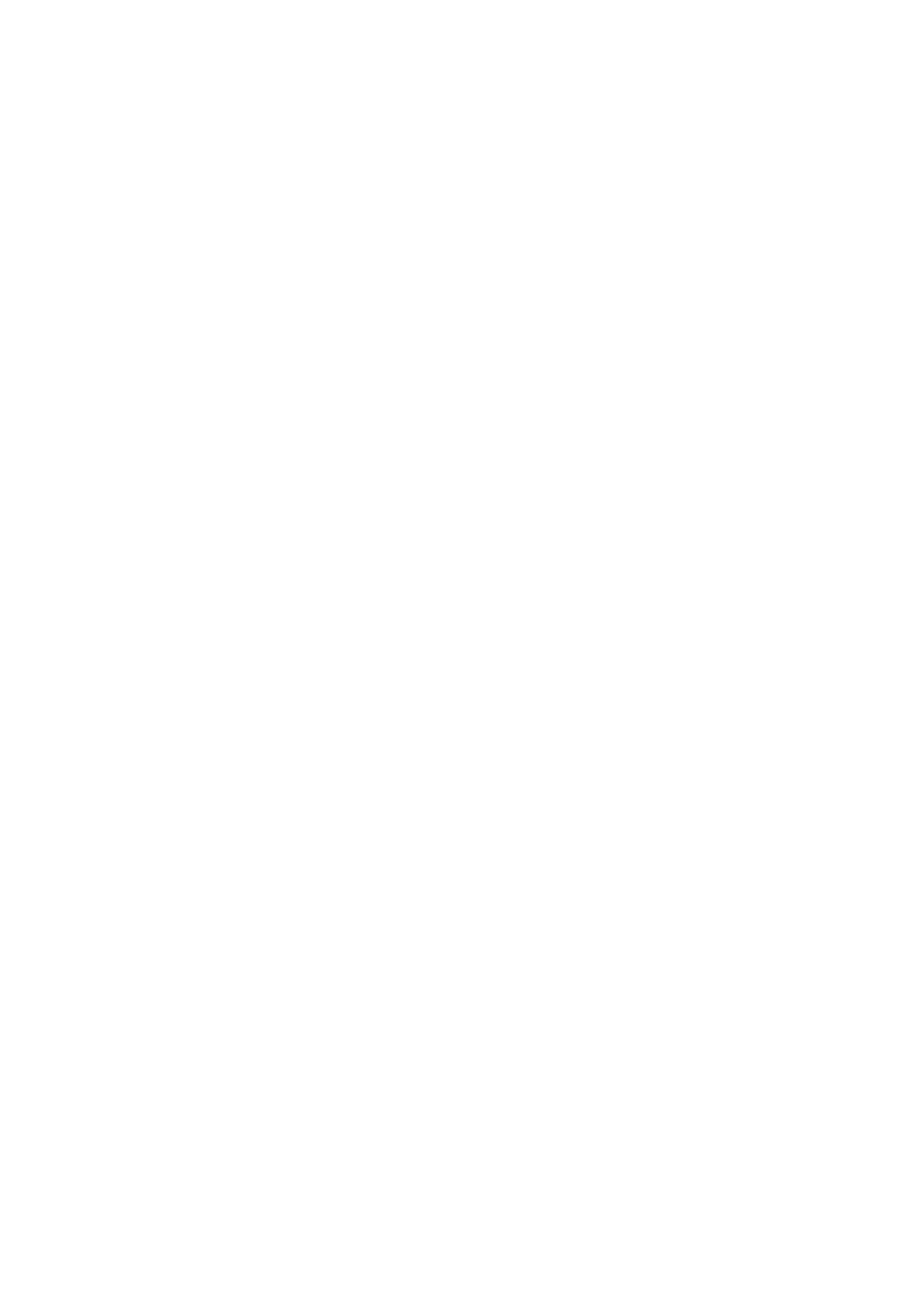# <span id="page-4-0"></span>**1. Meeting Conduct**

#### **1.1 Karakia**

The Chairperson declared the meeting open at 9:30am and invited members to stand and read the following karakia to open the meeting.

| Whakataka te hau ki te uru,   | Cease oh winds of the west               |
|-------------------------------|------------------------------------------|
| Whakataka te hau ki te tonga. | and of the south                         |
| Kia mākinakina ki uta,        | Let the bracing breezes flow,            |
| Kia mātaratara ki tai.        | over the land and the sea.               |
| E hī ake ana te atākura.      | Let the red-tipped dawn come             |
| He tio, he huka, he hauhū.    | with a sharpened edge, a touch of frost, |
| <b>Tihei Mauri Ora!</b>       | a promise of a glorious day              |

<span id="page-4-1"></span>(Councillor Condie and Councillor Woolf joined the meeting at 9:31am)

#### **1.2 Apologies**

#### **Moved Councillor Sparrow, seconded Councillor Condie**

**Resolved**

That the Pūroro Hātepe | Regulatory Processes Committee:

1. Accept the apologies received from Mayor Foster.

**Carried**

#### <span id="page-4-2"></span>**1.3 Conflict of Interest Declarations**

#### No conflicts of interest were declared.

#### <span id="page-4-3"></span>**1.4 Confirmation of Minutes**

#### **Moved Councillor Sparrow, seconded Councillor O'Neill**

#### **Resolved**

That the Pūroro Hātepe | Regulatory Processes Committee:

1. Approves the minutes of the Pūroro Hātepe | Regulatory Processes Committee Meeting held on 8 June 2021, having been circulated, that they be taken as read and confirmed as an accurate record of that meeting.

**Carried**

#### <span id="page-4-4"></span>**1.5 Items not on the Agenda**

There were no items not on the agenda.

(Mayor Foster joined the meeting at 9:34am)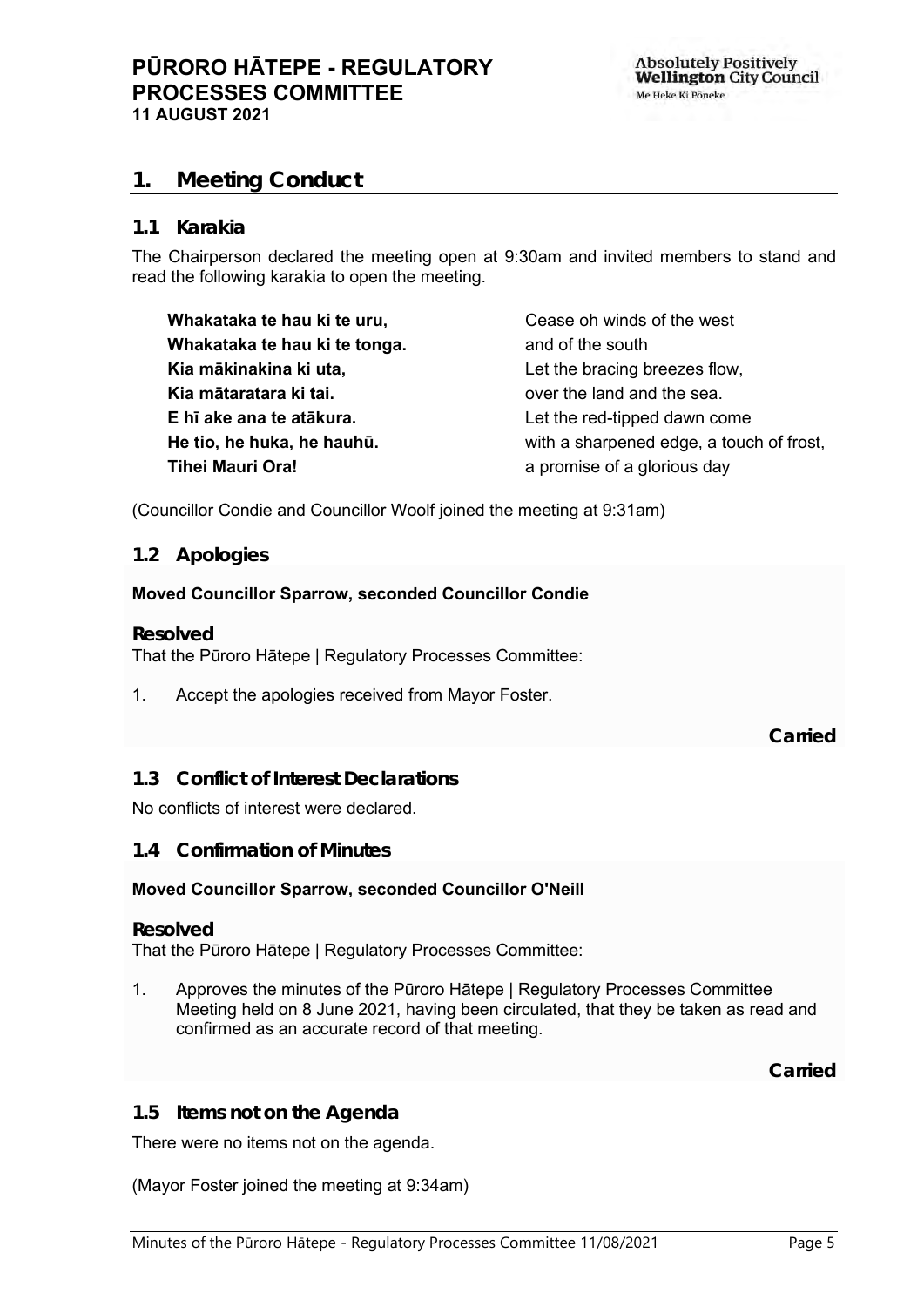## **1.6 Public Participation**

## **1.6.1 Cedar Estate Construction**

Representing Cedar Estate Construction, Lydia Pack spoke to item 2.1 Name for Private Right-of-Way off Kabul St in Khandallah.

### **1.6.2 Living Streets Aotearoa**

Representing Living Streets Aotearoa, Mike Mellor spoke to item 2.2 Traffic Resolutions

### **1.6.3 Greater Brooklyn Residents Association**

Representing Greater Brooklyn Residents Association, Alex Gray and Katie Underwood spoke to item 2.2 Traffic Resolutions.

(Mayor Foster left the meeting at 10:00am)

#### **1.6.4 Catherine Penetito**

Catherine Penetito spoke to item 2.2 Traffic Resolutions.

## **1.6.5 Paula Suckling**

Paula Suckling spoke to item 2.1 Name for Private Right-of-Way off Kabul St in Khandallah.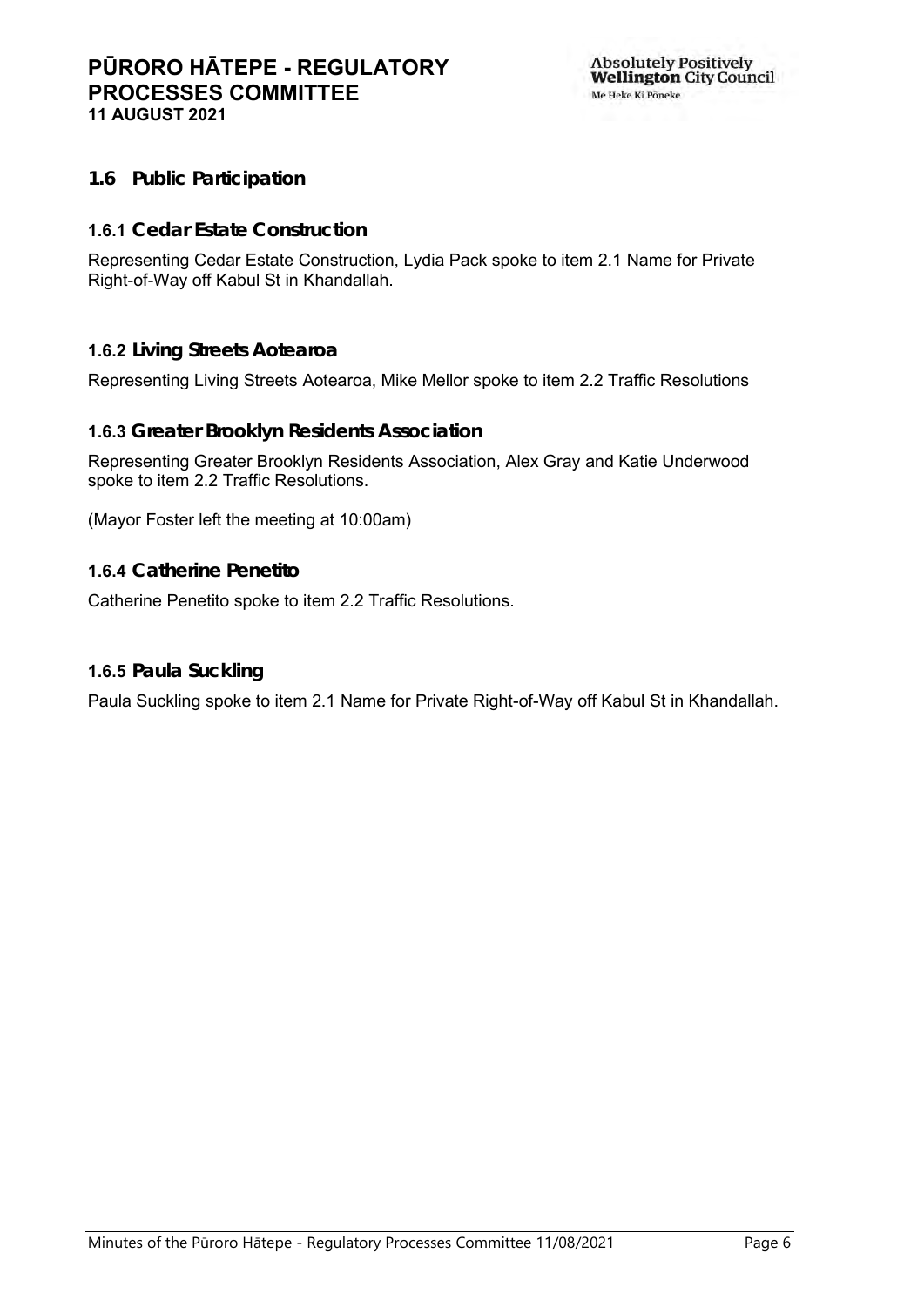# <span id="page-6-0"></span>**2. General Business**

<span id="page-6-1"></span>**2.1 Name for Private Right-of-Way off Kabul St in Khandallah**

### **Moved Councillor Sparrow, seconded Deputy Mayor Free**

#### **Recommendations**

That the Pūroro Hātepe | Regulatory Processes Committee:

- 1. Receives the information.
- 2. Agrees to approve the name Bamyan Way for the new private right-of-way shown on F Plan 3121.

#### **Moved Liz Kelly, seconded Councillor Matthews**

#### **Resolved**

That the Pūroro Hātepe | Regulatory Processes Committee:

In accordance with standing order 3.16.2(d) lay the item under debate on the table, and not discuss it at the meeting

**Carried**

(Councillor O'Neill left the meeting at 10:12am) (Councillor O'Neill returned at 10:15am)

The meeting adjourned at 10:33am for morning tea and reconvened at 10:48am with the following members present: Deputy Mayor Free, Councillor Sparrow, Councillor Matthews, Councillor O'Neill, Councillor Condie, Councillor Woolf and Liz Kelly.

## <span id="page-6-2"></span>**2.2 Traffic Resolutions**

#### **Moved Councillor Condie, seconded Councillor Matthews**

#### **Resolved**

That the Pūroro Hātepe | Regulatory Processes Committee:

- 1. Receive the information.
- 2. Approve the following amendments to the Traffic Restrictions, pursuant to the provisions of the Wellington City Council Consolidated Bylaw 2008:
	- a) TR59-21 Park Road, Miramar No Stopping At All Times
	- b) TR84-21 Ohiro Road, Todman Street, Cleveland Street Intersection, Brooklyn Signal improvements; various parking changes (Amended)
	- c) TR89-21 Arlington Street, Mount Cook No Stopping At All Times
	- d) TR92-21 Lyall Parade, Lyall Bay new mobility parking space
	- e) TR93-21 Wadestown Road, Wadestown No Stopping At All Times
	- f) TR94-21 Courtenay Place, Te Aro P30 time limited parking
	- g) TR95-21 Wanaka Street Waitohi Community Hub car park, Johnsonville Electric vehicle parking
	- h) TR96-21 Toi Pōneke Arts Centre Parking, Te Aro Various parking restrictions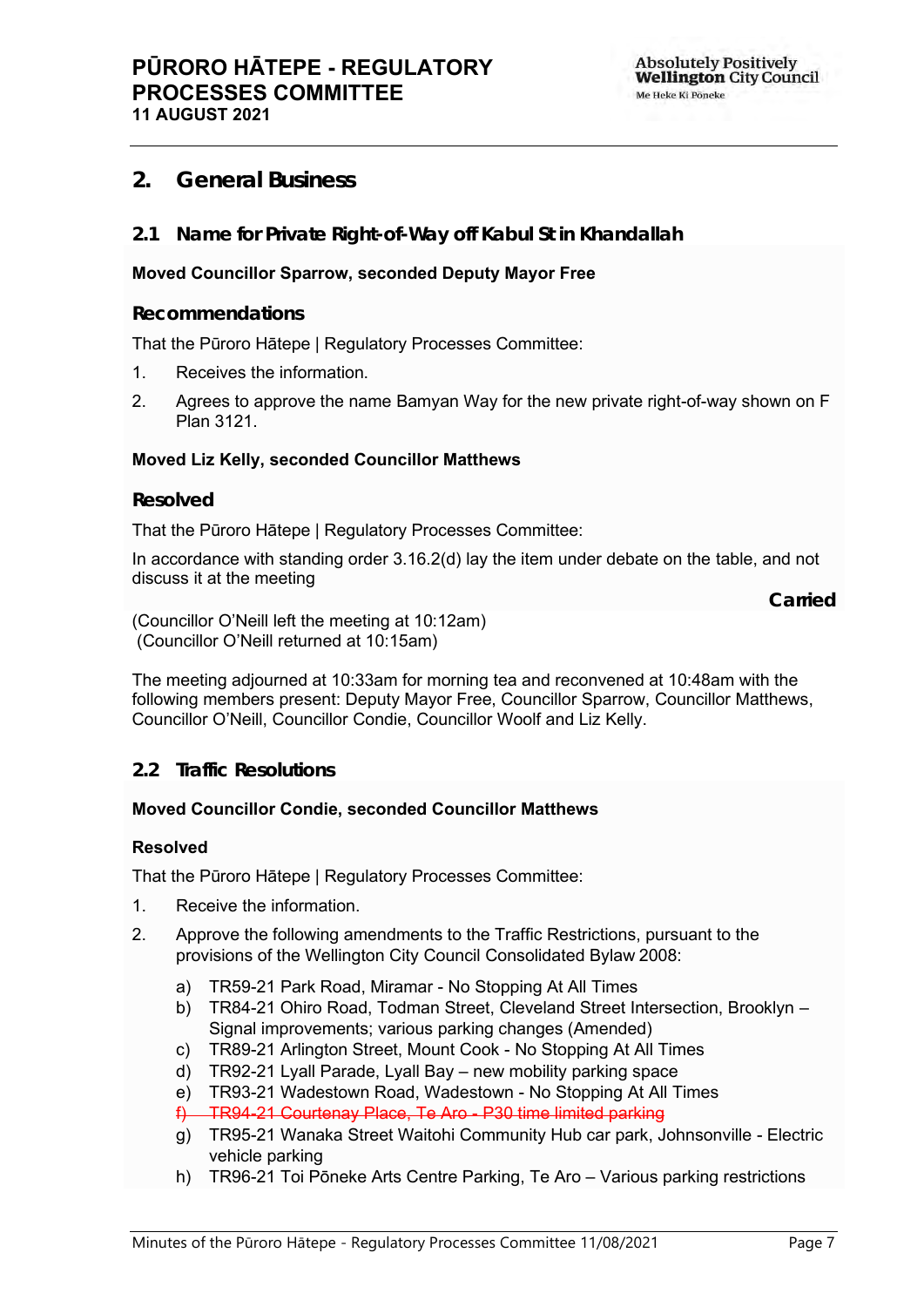**Carried**

(Amended)

- i) TR97-21 Hanson Street, Newtown Resident parking
- j) TR99-21 Main Road, Tawa P10 Time limited parking
- 3. Agree to amend Schedule A (Time limited) for TR84-21 Ohiro Road, Todman Street, Cleveland Street Intersection, Brooklyn from P60, 8am-6pm, Monday-Sunday and P180, 8am-6pm, Monday-Friday to P60, 8am-4pm, Monday-Friday and P180, 8am-4pm, Monday-Friday.
- 4. Refer TR94-21 Courtenay Place, Te Aro P30 time limited parking to the next meeting of the Pūroro Āmua | Planning and Environment Committee.

**Secretarial Note:** Councillor Condie moved the original motion with amendments (supported by officers) as marked in red.

### **2.3 Proposed Road Closure**

#### **Moved Councillor Sparrow, seconded Councillor Woolf**

#### **Resolved**

That the Pūroro Hātepe | Regulatory Processes Committee:

- 1. Receive the information.
- 2. Agree to close the following road and sections of the road for these events (as Listed below) to vehicles and cycles only, subject to the conditions listed in the proposed Road Closure Impact Reports.
	- a. Spring into Tawa Saturday 30 October 2021 5am to 5pm
		- i. Main Road (between Lyndhurst Road roundabout and Surrey Street intersection)
	- b. Thorndon Fair Sunday 5 December 2021 6am to 6pm
		- i. Tinakori Road (between Bowen Street and Harriett Street)<br>ii. Hill Street (between Tinakori Road and Selwyn Terrace)
		- Hill Street (between Tinakori Road and Selwyn Terrace)
	- c. Khandallah Fair Sunday 12 December 2021 5am to 5pm
		- i. Ganges Road (from Agra Crescent to Dekka Street)
	- d. A Very Welly Christmas Friday  $26<sup>th</sup>$  November 2021 Midnight to Sunday  $28<sup>th</sup>$ November 2021 10pm
		-
		- i. Lambton Quay (Whitmore Street to Willis Street)<br>ii. Ballance Street Lambton (Old Bailev side entranc Ballance Street Lambton (Old Bailey side entrance to Lambton Quay)
		- iii. Stout Street (Ballance Street to Lambton Quay)
		- iv. Waring Taylor Street (intersection Maginnity and Waring Taylor to Lambton Quay)
		- v. Johnson Street (Wilson carpark to Lambton Quay)
		- vi. Brandon Street (Halfway on Brandon Street to Lambton Quay)
	- e. Johnsonville Christmas Parade Saturday 4 December 2021 6am to 4pm i. Wanaka Street (6am to 4pm)
		- ii. Dr Taylor Terrace (6am to 1.30pm)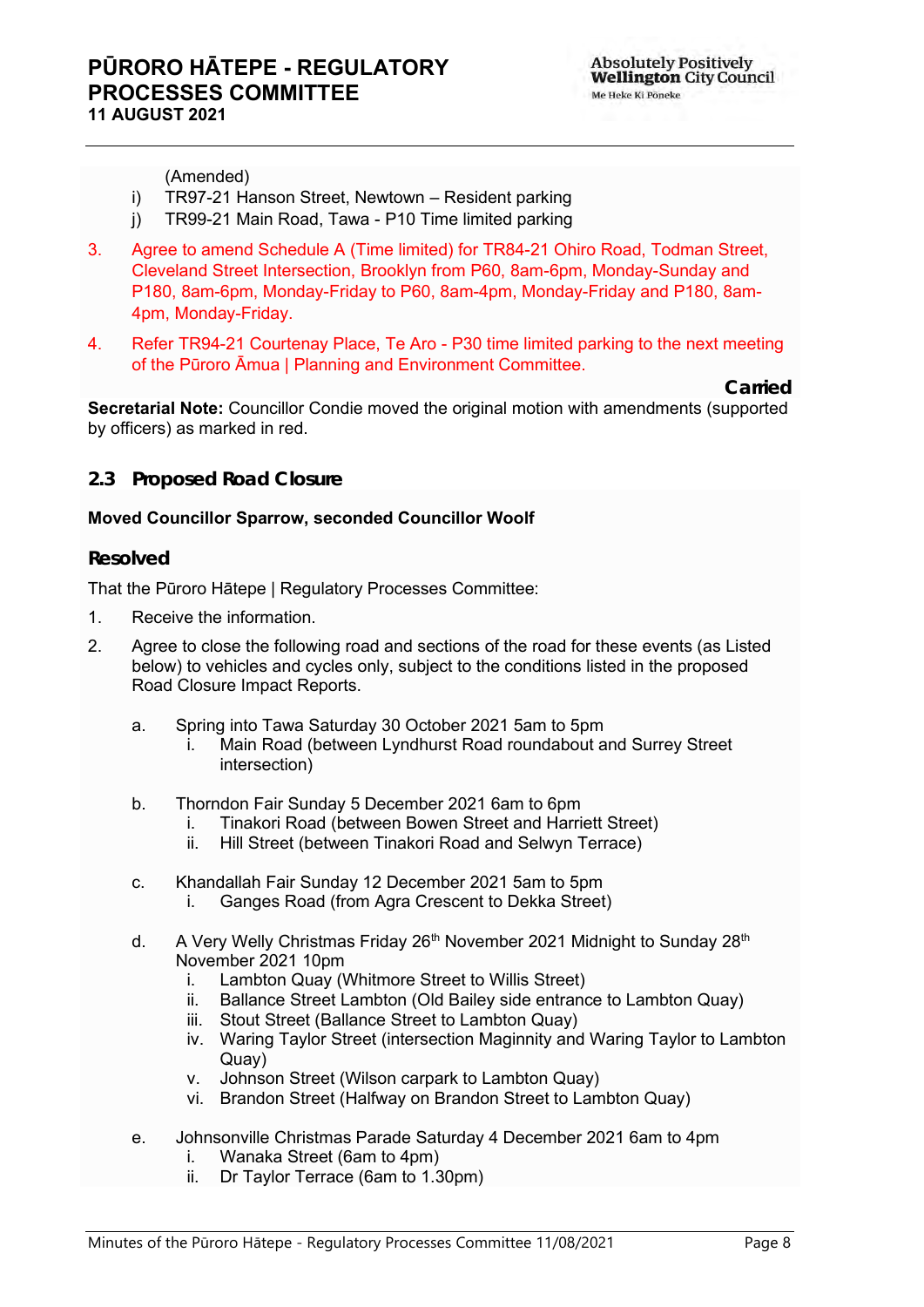# **PŪRORO HĀTEPE - REGULATORY PROCESSES COMMITTEE 11 AUGUST 2021**

|     | Moorefield Road (between Haumia Street and Johnsonville Road<br>iii.<br>roundabout (10.45am to 12pm)                                                                    |
|-----|-------------------------------------------------------------------------------------------------------------------------------------------------------------------------|
|     | Moorefield Road (between Johnsonville Road and Middleton Road<br>iv.<br>roundabouts (11am to 12.30pm)                                                                   |
|     | Rotoiti Street (closed to through traffic 11am to 12.30pm)<br>V.                                                                                                        |
|     | Broderick Road (Phillip Street to Johnsonville Road 11am to 12.30pm)<br>vi.                                                                                             |
| f.  | Gazley Volkswagen Wellington Marathon Sunday 10 October 2021 6am to                                                                                                     |
|     | 1.00pm                                                                                                                                                                  |
| i.  | Seaward lane Closures, 2 Lanes Westpac Stadium traffic lights, south<br>along Waterloo Quay custom House Quay, Jervois Quay to start of Cable<br>Street.                |
| ii. | Two lanes to be closed between 6.00am to 10.00am reducing to one lane<br>until 1.00pm.                                                                                  |
|     | This is for the outward section of all races, using two of the three lanes until<br>iii.                                                                                |
|     | Jervois Quay where it would gradually funnel down to one lane by Cable<br>Street.                                                                                       |
|     | iv. Seaward Lane Closure, Waterloo Quay, from Westpac Stadium traffic lights<br>south along Waterloo Quay to intersection with Whitmore Street.                         |
|     | Lane closure to be in place between 6.00am to 1.00pm<br>V.                                                                                                              |
|     | vi. This is for the outward section and return journey if all races.                                                                                                    |
|     | vii. Residents, Business owners, would have controlled access.                                                                                                          |
|     | viii. Seaward Lane Closure Cable Street to Oriental Parade.                                                                                                             |
|     | ix. Lane Closure to be in place between 6.00am to 10.00am                                                                                                               |
|     | This is for the outward section of the route only.<br>X.                                                                                                                |
|     | Residents, Business owners, Te Papa and market goers would have<br>xi.<br>controlled access.                                                                            |
|     | xii. Road Closure Oriental Parade and Evans Bay Parade between Cable<br><b>Street and Cobham Drive.</b>                                                                 |
|     | xiii. Full road closure to be in place between 6.00am to 12noon.                                                                                                        |
|     | xiv. Landward lane for normal westbound traffic would be open by approx.<br>11.00am                                                                                     |
|     | xv. Residents and business owners would have controlled access                                                                                                          |
|     | xvi. Road Closure Shelly Bay Road between Miramar Avenue and Scorching<br>Bay.                                                                                          |
|     | xvii. Full road closure to be in place between 7.00am to 11.30am                                                                                                        |
|     | xviii. This is for entire event, both outward and return journeys.                                                                                                      |
|     | xix. Residents and business owners would have controlled access.                                                                                                        |
|     | xx. Road Closure ends north end Scorching Bay so public access to Café,<br>beach, carparks are unaffected.                                                              |
|     | xxi. Marshalled Resident Access Herd Street between 6.00am to 12.00pm                                                                                                   |
|     | xxii. This is for the entire event, both outward and return journeys.                                                                                                   |
|     | xxiii. Controlled Waterfront Access between 9.00am to 1.00pm from Herd Street<br>through Chafers Marina, Frank Kitts Park Queens Wharf to Bluebridge<br>Ferry Terminal. |
|     | xxiv. This is for the return journey only.                                                                                                                              |
|     |                                                                                                                                                                         |
|     | Note that recommendations in this report should not be amended without first carrying                                                                                   |

<span id="page-8-0"></span>3. Note that recommendations in this report should not be amended without first carrying out further consultation with affected parties and verification from the Council's Traffic Engineer that the amendment is not likely to cause unreasonable impact on traffic.

**Carried**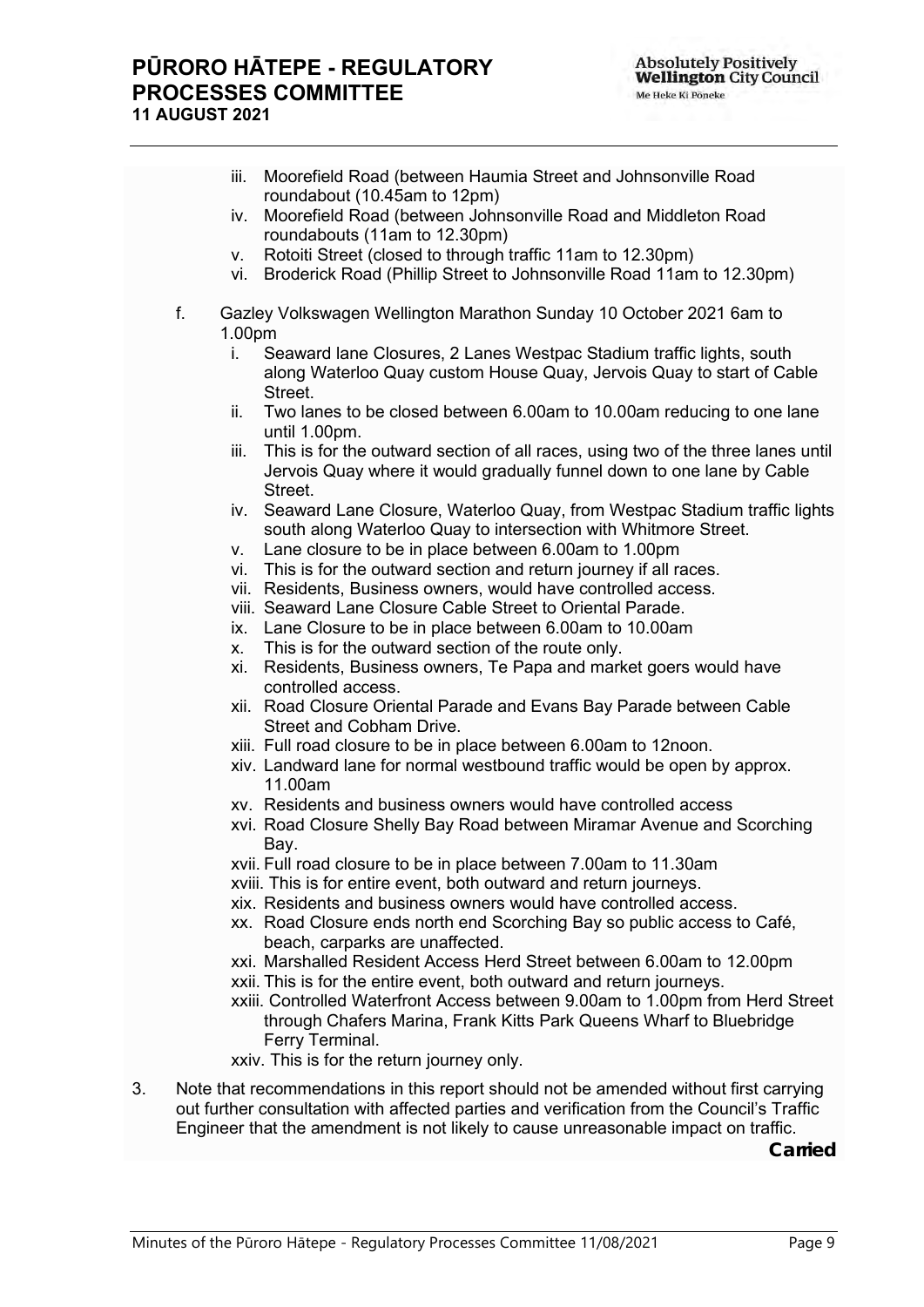## <span id="page-9-0"></span>**2.4 Proposed Road Stopping - Land Adjoining 40 Stanley Street, Berhampore**

### **Moved Councillor Sparrow, seconded Liz Kelly**

### **Resolved**

That the Pūroro Hātepe | Regulatory Processes Committee:

- 1. Receive the information.
- 2. Recommend to Council that it:
	- a. Declare that approximately 25.5 $m^2$  (subject to survey) of unformed legal road land in Stanley Street (the Land), adjoining 40 Stanley Street (being Lot 49 DP 1616 held on ROT WN145/125), is not required for a public work and is surplus to Council's operational requirements.
	- b. Agree to dispose of the Land.
	- c. Delegate to the Chief Executive Officer the power to conclude all matters in relation to the road stopping and disposal of the Land, including all legislative matters, issuing relevant public notices, declaring the road stopped, negotiating the terms of the sale or exchange, imposing any reasonable covenants, and anything else necessary.
- 3. Note that if objections are received to the road stopping, and the applicant wished to continue, a further report will be presented to the Regulatory Processes Committee for consideration.

**Carried**

<span id="page-9-1"></span>**2.5 Proposed Road Stopping - Governor Road, Land Adjoining 24 Northland Road, Northland**

#### **Moved Councillor Sparrow, seconded Councillor Matthews**

#### **Resolved**

That the Pūroro Hātepe | Regulatory Processes Committee:

- 1. Receive the information.
- 2. Recommend to Council that it:
	- a. Declare that approximately 130 $m^2$  (subject to survey) of unformed legal road land in Governor Road (the Land), adjoining 24 Northland Road (being Part Lot 283 DP 1087 held on ROT WN368/124), is not required for a public work and is surplus to Council's operational requirements.
	- b. Agree to dispose of the Land.
	- c. Delegate to the Chief Executive Officer the power to conclude all matters in relation to the road stopping and disposal of the Land, including all legislative matters, issuing relevant public notices, declaring the road stopped, negotiating the terms of the sale or exchange, imposing any reasonable covenants, and anything else necessary.
- 3. Note that if objections are received to the road stopping, and the applicant wished to continue, a further report will be presented to the Regulatory Processes Committee for consideration.

**Carried**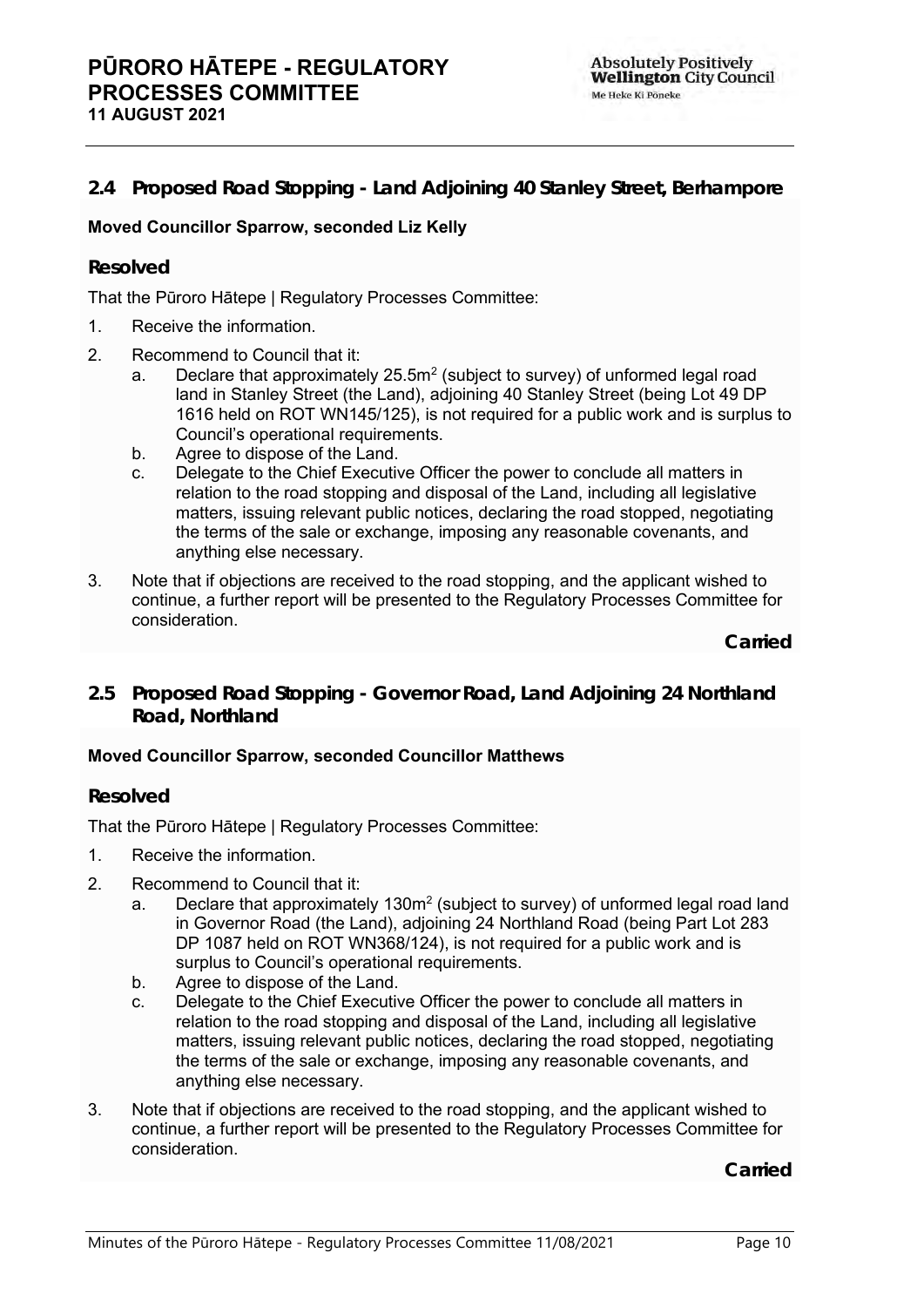## <span id="page-10-0"></span>**2.6 Proposed Road Stopping - Land Adjoining 9 Dallas Court, Miramar**

#### **Moved Councillor Sparrow, seconded Councillor O'Neill**

#### **Resolved**

That the Pūroro Hātepe | Regulatory Processes Committee:

- 1. Receive the information.
- 2. Recommend to Council that it:
	- a. Declare the approximately 131 $m^2$  (subject to survey) of unformed legal road land in Dallas Court (the Land), adjoining 9 Dallas Court (being Lot 49 DP 33367 held on ROT WN10B/1421), is not required for a public work and is surplus to Council's operational requirements.
	- b. Agree to dispose of the Land.
	- c. Delegate to the Chief Executive Officer the power to conclude all matters in relation to the road stopping and disposal of the Land, including all legislative matters, issuing relevant public notices, declaring the road stopped, negotiating the terms of the sale or exchange, imposing any reasonable covenants, and anything else necessary.
- 3. Note that if objections are received to the road stopping, and the applicant wished to continue, a further report will be presented to the Regulatory Processes Committee for consideration.

**Carried**

**Carried**

#### <span id="page-10-1"></span>**2.7 Forward Programme**

#### **Moved Councillor Sparrow, seconded Deputy Mayor Free**

#### **Resolved**

That the Pūroro Hātepe | Regulatory Processes Committee:

1. Receive the information.

#### <span id="page-10-2"></span>**2.8 Action Tracking**

#### **Moved Councillor Sparrow, seconded Councillor Condie**

#### **Resolved**

That the Pūroro Hātepe | Regulatory Processes Committee:

1. Receive the information.

**Carried**